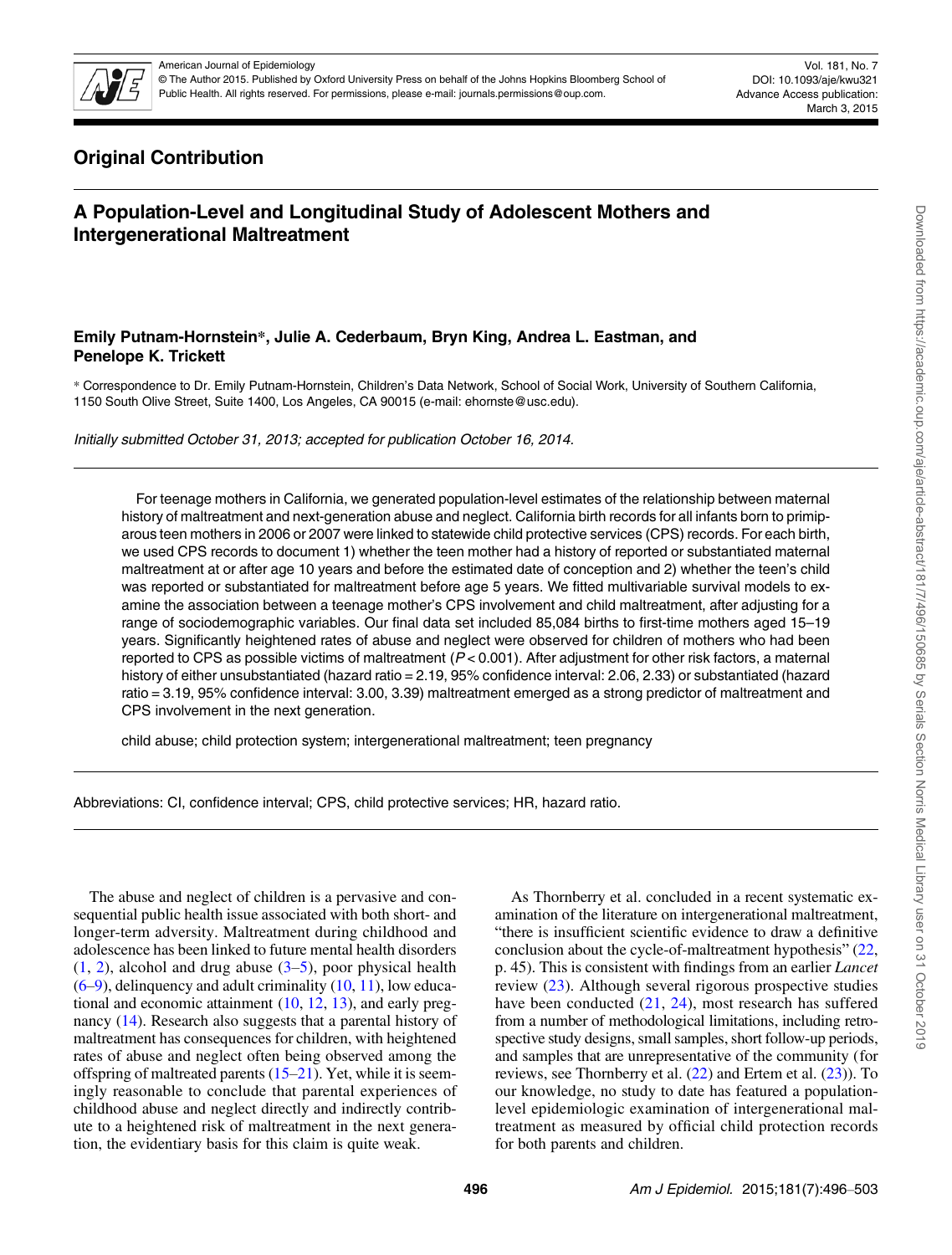The prevention of child maltreatment is increasingly being recognized as critical to the promotion of health and well-being throughout the life course [\(1](#page-6-0)). If maternal exposure to childhood or adolescent abuse or neglect is a significant antecedent risk factor for maltreatment in the next generation, this knowledge may be important for the development of responsive and targeted interventions. In the present study, we generated the first population-level estimates of intergenerational maltreatment using official child protective services (CPS) records for first-time adolescent mothers and their children. Teenage mothers comprise a high-risk subset of young parents; the inclusion of only teen mothers reduces the influence of socioeconomic and other potentially unobserved confounders in examination of the relationship between maternal and offspring maltreatment  $(25)$  $(25)$ . By focusing on first-time teen mothers, this study also provided an estimate of next-generation maltreatment rates in an identifiable population of young mothers to which prevention services could be targeted. Meanwhile, infants and young children are disproportionately affected by maltreatment and acutely vulnerable [\(26](#page-7-0)–[29](#page-7-0)). In this analysis, we were able to examine the relationship between teen mothers' exposure to abuse or neglect at or after the age of 10 years (the youngest age for which we had historical data) and their children's risk during the critical period between birth and age 5 years, when maltreatment rates are highest. We investigated whether maternal maltreatment was associated with heightened rates of reported and/or substantiated offspring abuse and neglect.

# METHODS

# Data

This study used a population-based longitudinal data set constructed by linking vital statistics birth records from California to CPS records for both teen mothers and their children. Birth records from 2006 and 2007 were obtained from the California Department of Public Health (Sacramento, California). These records were used to identify all primiparous mothers who were 15–19 years of age at the time of the birth. Personally identifiable maternal data from the birth record were used to match these first-time teen mothers to historical CPS records from the state's administrative data system, which falls under the auspices of the California Department of Social Services (Sacramento, California). In a separate set of record linkages, personally identifiable data for all infants born to teen mothers meeting inclusionary criteria were extracted and used to prospectively match infants to CPS records through each child's fifth birthday. Information concerning any maternal history of reported and/or substantiated maltreatment was then integrated with birth record and infant maltreatment data.

All record linkages were completed using probabilistic matching software [\(30](#page-7-0), [31](#page-7-0)). A manual review of record pairs was conducted to establish lower- and upper-bound score thresholds for determining a pair of records to be a true match (i.e., all pairs falling above the upper-bound threshold) or a false match (i.e., all pairs falling below the lower-bound threshold) ([32\)](#page-7-0). For record pairs falling between the lowerbound and upper-bound scores, a clerical review and manual assignment of match status was completed.

We excluded the records of 1,535 adolescents placed in out-of-home foster care on or after the estimated date of conception (1.8% of all adolescent first births in 2006 and 2007) to avoid the potential surveillance bias that may exist for teen mothers in foster care. The date of conception was estimated from medical information in birth records. The final data set consisted of the full population of children born to primiparous adolescents aged 15–19 years in California in 2006 and 2007 who were not in foster care after becoming pregnant  $(n = 1)$ 85,084). The present study received approval from both university and state committees for the protection of human subjects.

# Variables

Dependent variables. We separately coded and modeled 2 dependent variables. First, we examined whether the child was reported to have been maltreated between birth and age 5 years, regardless of whether that report had been investigated or substantiated (reported, not reported). The decision to examine all reports was consistent with other recent examinations of intergenerational maltreatment ([3,](#page-7-0) [19\)](#page-7-0) and informed by literature documenting high rates of re-reporting for initially unsubstantiated reports [\(33](#page-7-0)) and comparably poor outcomes among children reported to CPS, independently of whether the evidence was sufficient to substantiate the report [\(28](#page-7-0), [34](#page-7-0)). We also used a narrower definition of maltreatment by examining whether each child had a substantiated report of maltreatment before age 5 years (substantiated, not substantiated). The reference group for our dichotomous measure of substantiation was not restricted to children with reported maltreatment; children with substantiated maltreatment were compared with all children who did not have a substantiated report, including those in the population for whom no maltreatment was ever reported. In California, "substantiation" refers to a maltreatment report that is determined by a CPS investigator to constitute child abuse or neglect based upon evidence making it more likely than not that child abuse or neglect occurred (California Penal Code, Sections 11165.12 and 11165.6).

Independent variable. A maternal history of maltreatment was coded such that teen mothers fell into one of 3 mutually exclusive groups: 1) no report of maltreatment; 2) report of maltreatment that was not substantiated; and 3) reported and substantiated maltreatment. A maternal history of maltreatment was coded on the basis of CPS reports received after the mother's 10th birthday and before the estimated date of conception (in California, approximately 40% of reports made to CPS in any given year involve children aged 10– 17 years). We restricted our analysis in this manner because California transitioned to a new CPS data collection system in 1998, and complete maltreatment records were not available prior to this date. We did not consider reports received after conception in an effort to establish a clear temporal association between maternal maltreatment and infant maltreatment (see Figure [1](#page-2-0)).

Other covariates. In an attempt to isolate the relationship between maternal maltreatment (both unsubstantiated and substantiated) and a child's risk of abuse or neglect, we adjusted for several potentially confounding covariates for which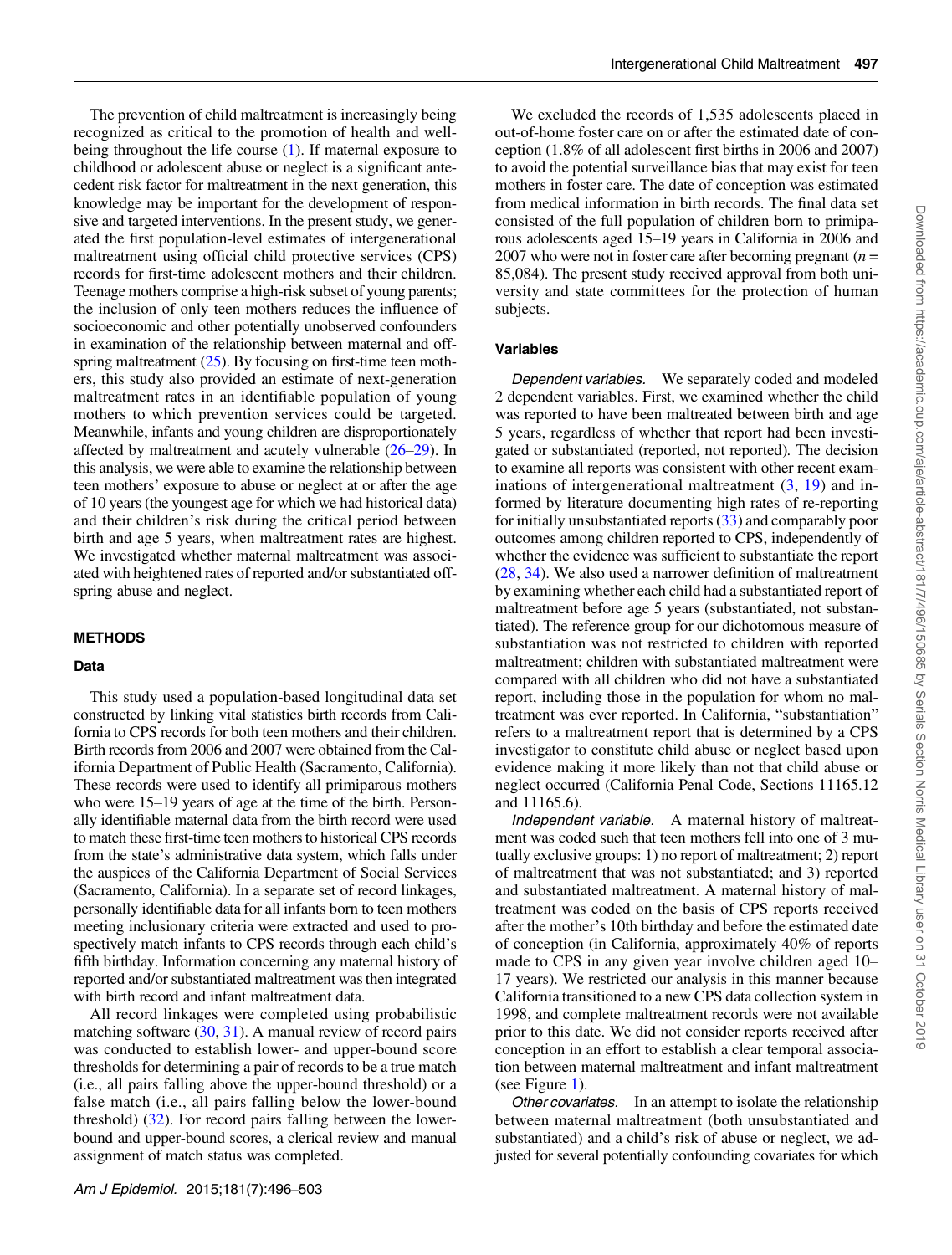<span id="page-2-0"></span>

Figure 1. Outline of a longitudinal examination of maltreatment reports for California teenage mothers with children born in 2006–2007. Child protection histories of primiparous teen mothers aged 15–19 years who gave birth in California in 2006 or 2007 were documented using reports of abuse or neglect received after the mother's 10th birthday and prior to the estimated date of conception. For all children born to this population of teen mothers, we examined reports of abuse or neglect received between birth and the child's fifth birthday.

data were available in birth records. Maternal sociodemographic variables included maternal age (in years) at the child's birth ([15](#page-7-0)–[19\)](#page-7-0) and maternal race/ethnicity (White, Black, Hispanic, Asian/Pacific Islander, Native American). We used birth payment method ( private, public) as a proxy for socioeconomic status and the establishment of paternity at birth (established, missing) as an indication of single-parent status. We also adjusted for pregnancy and birth-related information, including the trimester in which prenatal care was initiated (first, second, third, no care/missing), history of pregnancyterminations (none, prior terminations), and infant birth weight (normal  $(\geq 2,500 \text{ g})$ , low  $(\leq 2,500 \text{ g})$ ). To account for the influence of variation in maltreatment surveillance among counties, as well as potential differences in thresholds used for substantiating reported maltreatment, we clustered observations by county of birth.

# Analysis

The characteristics of children born to teen mothers were recorded and then stratified into: 1) children reported to CPS as possible victims of maltreatment before age 5 years (versus all children with no maltreatment reported) and 2) children for whom maltreatment was substantiated before age 5 years (versus all children with no substantiated maltreatment, including children with no reports). Variations in the percentage of children for whom maltreatment was reported and substantiated across all covariates were assessed using  $\chi^2$ tests. Multivariable Cox proportional hazards regression models were used to examine the relationship between a history of maternal maltreatment and the rates at which children of these teen mothers were reported and substantiated for maltreatment, after adjusting for other risk factors. In both models, time was measured as days from birth through the outcome of interest (i.e., first report or first substantiated report of maltreatment); observations were censored on the child's fifth birthday. The proportional hazards assumption was tested on the basis of Schoenfeld residuals and results were examined graphically. Adjusted model estimates are reported as hazard ratios with corresponding 95% confidence intervals. All analyses were conducted using Stata SE, version 12.1 (StataCorp LP, College Station, Texas) ([35\)](#page-7-0).

# RESULTS

#### Descriptive statistics

Table [1](#page-3-0) shows the sociodemographic and pregnancy/ birth-related characteristics of infants born to primiparous adolescent mothers in California in 2006 and 2007. Among the 85,084 infants in our population, 28.3% were born to a mother reported to have been maltreated between age 10 years and conception (16.6% of mothers had an unsubstantiated report; 11.8% had a substantiated report). A relatively small percentage of infants (16.9%) were born to the youngest adolescent mothers (ages 15 and 16 years). Nearly 3 in 4 infants were born to a Hispanic mother, 15.1% to a White mother, and 8.6% to a Black mother. Public health insurance covered more than three-quarters (76.4%) of the births, and slightly more than 1 in 5 children had no paternity established at the time of birth. More than one-quarter (29.0%) of mothers initiated prenatal care only after the first trimester or not at all.

Among children born to the teen mothers, 23.6% ( $n =$ 20,063) were reported to CPS for possible abuse or neglect and 7.8% ( $n = 6,594$ ) were substantiated as victims before age 5 years. Significant variations  $(P < 0.001)$  were observed in the distribution of children with reported and substantiated maltreatment (compared with children without CPS reports) across nearly all variables. The most pronounced variations in children's risk, however, emerged by maternal maltreatment history. Among teen mothers with no maltreatment, 17.4% of their children had reports of maltreatment made to CPS before age 5 years. Meanwhile, among teens who themselves had unsubstantiated reports of maltreatment, 35.9% of their children were reported to have been maltreated. Among teens substantiated as victims of abuse or neglect, more than 3 in 7 of their children (44.1%) had reports made to CPS before age 5 years.

When substantiated offspring reports of abuse or neglect were examined, similarly large and graded disparities by maternal maltreatment emerged. The percentage of children whose reports were substantiated among those born to teen mothers with no history of reported maltreatment was 5.1%. Among children born to mothers who had a history of 1 or more unsubstantiated reports, the percentage of children substantiated as victims was more than twice as high (12.1%). The share of children whose reports were substantiated among those born to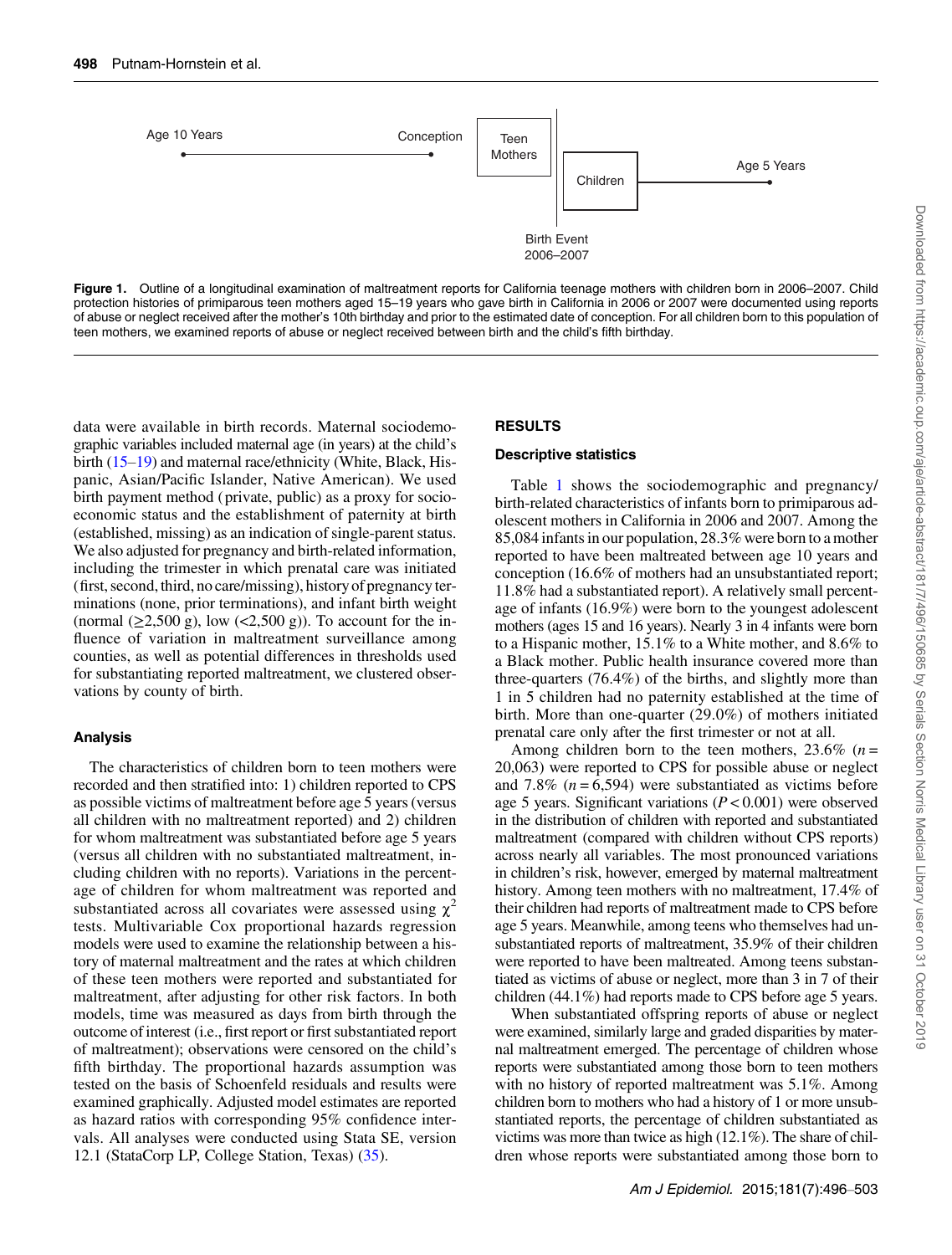<span id="page-3-0"></span>Table 1. Characteristics of Children Born to Primiparous Adolescents (Ages 15–19 Years) in California in 2006 and 2007, According to Child's Maltreatment Status at Age 5 Years

|                                                   | All Births ( $n = 85,084$ )     |        | Maltreatment of Child Reported by<br>Age 5 Years (vs. No Report by<br>Age 5 Years) $(n = 20,063)$ |                                 |                      | Maltreatment of Child Substantiated by<br>Age 5 Years (vs. No Substantiation by<br>Age 5 Years) $(n = 6,594)$ |                                 |                      |
|---------------------------------------------------|---------------------------------|--------|---------------------------------------------------------------------------------------------------|---------------------------------|----------------------|---------------------------------------------------------------------------------------------------------------|---------------------------------|----------------------|
|                                                   | No. of<br>Children <sup>a</sup> | $\%$ b | No. of<br>Children <sup>a</sup>                                                                   | Rate per 100<br><b>Children</b> | P Value <sup>c</sup> | No. of<br>Children <sup>a</sup>                                                                               | Rate per 100<br><b>Children</b> | P Value <sup>d</sup> |
| Maternal maltreatment at or<br>after age 10 years |                                 |        |                                                                                                   |                                 |                      |                                                                                                               |                                 |                      |
| No report                                         | 60,999                          | 71.7   | 10,591                                                                                            | 17.4                            | < 0.001              | 3,087                                                                                                         | 5.1                             | < 0.001              |
| Unsubstantiated report                            | 14,081                          | 16.6   | 5,059                                                                                             | 35.9                            |                      | 1,710                                                                                                         | 12.1                            |                      |
| Substantiated report                              | 10,004                          | 11.8   | 4,413                                                                                             | 44.1                            |                      | 1,797                                                                                                         | 18.0                            |                      |
| Maternal age at birth, years                      |                                 |        |                                                                                                   |                                 |                      |                                                                                                               |                                 |                      |
| $15 - 16$                                         | 14,350                          | 16.9   | 4,335                                                                                             | 30.2                            | < 0.001              | 1,341                                                                                                         | 9.3                             | < 0.001              |
| $17 - 18$                                         | 40,084                          | 47.1   | 9,522                                                                                             | 23.8                            |                      | 3,169                                                                                                         | 7.9                             |                      |
| 19                                                | 30,650                          | 36.0   | 6,206                                                                                             | 20.3                            |                      | 2,084                                                                                                         | 6.8                             |                      |
| Maternal race/ethnicity                           |                                 |        |                                                                                                   |                                 |                      |                                                                                                               |                                 |                      |
| White                                             | 12,639                          | 15.1   | 4,446                                                                                             | 35.2                            | < 0.001              | 1,617                                                                                                         | 12.8                            | < 0.001              |
| <b>Black</b>                                      | 7,179                           | 8.6    | 2,682                                                                                             | 37.4                            |                      | 889                                                                                                           | 12.4                            |                      |
| Hispanic                                          | 61,053                          | 72.9   | 11,979                                                                                            | 19.6                            |                      | 3.778                                                                                                         | 6.2                             |                      |
| Asian/Pacific Islander                            | 2,421                           | 2.9    | 450                                                                                               | 18.6                            |                      | 141                                                                                                           | 5.8                             |                      |
| Native American                                   | 490                             | 0.6    | 207                                                                                               | 42.2                            |                      | 78                                                                                                            | 15.9                            |                      |
| Birth payment method                              |                                 |        |                                                                                                   |                                 |                      |                                                                                                               |                                 |                      |
| Private                                           | 19,976                          | 23.6   | 4,627                                                                                             | 23.2                            | 0.111                | 1,420                                                                                                         | 7.1                             | < 0.001              |
| Public                                            | 64,698                          | 76.4   | 15,340                                                                                            | 23.7                            |                      | 5,140                                                                                                         | 7.9                             |                      |
| Paternity establishment                           |                                 |        |                                                                                                   |                                 |                      |                                                                                                               |                                 |                      |
| Established                                       | 66,597                          | 78.3   | 14,288                                                                                            | 21.5                            | < 0.001              | 4,462                                                                                                         | 6.7                             | < 0.001              |
| Missing data                                      | 18,487                          | 21.7   | 5,775                                                                                             | 31.2                            |                      | 2,132                                                                                                         | 11.5                            |                      |
| Initiation of prenatal care                       |                                 |        |                                                                                                   |                                 |                      |                                                                                                               |                                 |                      |
| <b>First trimester</b>                            | 60,322                          | 70.9   | 13,847                                                                                            | 23.0                            | < 0.001              | 4,478                                                                                                         | 7.4                             | < 0.001              |
| Second trimester                                  | 18,671                          | 21.9   | 4,558                                                                                             | 24.4                            |                      | 1,488                                                                                                         | 8.0                             |                      |
| Third trimester                                   | 3,781                           | 4.4    | 924                                                                                               | 24.4                            |                      | 319                                                                                                           | 8.4                             |                      |
| No care/missing data                              | 2,310                           | 2.7    | 734                                                                                               | 31.8                            |                      | 309                                                                                                           | 13.4                            |                      |
| Pregnancy terminations                            |                                 |        |                                                                                                   |                                 |                      |                                                                                                               |                                 |                      |
| None                                              | 80,968                          | 95.2   | 18,935                                                                                            | 23.4                            | < 0.001              | 6,178                                                                                                         | 7.6                             | < 0.001              |
| Prior termination                                 | 4,116                           | 4.8    | 1,128                                                                                             | 27.4                            |                      | 416                                                                                                           | 10.1                            |                      |
| Infant birth weight                               |                                 |        |                                                                                                   |                                 |                      |                                                                                                               |                                 |                      |
| Normal $(\geq 2,500 \text{ g})$                   | 79,008                          | 92.9   | 18,367                                                                                            | 23.3                            | < 0.001              | 5,967                                                                                                         | 7.6                             | < 0.001              |
| Low $(<2,500 g)$                                  | 6,076                           | 7.1    | 1,696                                                                                             | 27.9                            |                      | 627                                                                                                           | 10.3                            |                      |

<sup>a</sup> Numbers of children may not sum to the column totals because of missing data for some variables.<br>
<sup>b</sup> Percentages may not sum to 100 because of rounding.<br>
<sup>c</sup>  $\chi^2$  test for report of maltreatment versus no report of

mothers similarly substantiated as victims was 18.0%. Figure [2](#page-4-0) depicts the cumulative percentage of children reported (Figure [2A](#page-4-0)) and substantiated (Figure [2B](#page-4-0)) for maltreatment between birth and age 5 years, stratified by the maltreatment histories of their teen mothers (no report of maltreatment, unsubstantiated report of maltreatment, substantiated report of maltreatment).

# Multivariable models

Adjusted hazard ratios and 95% confidence intervals for reported and substantiated offspring maltreatment are presented in Table [2.](#page-5-0) After adjustment for other covariates, the risk of reported maltreatment among children born to teen mothers with a history of unsubstantiated maltreatment was approximately twice that of children whose mothers had no reports of maltreatment (hazard ratio  $(HR) = 2.07$ , 95% confidence interval (CI): 2.00, 2.14); children born to mothers who were substantiated victims of abuse or neglect had rates of reported maltreatment more than 2.5 times greater (HR =  $2.62$ ,  $95\%$ ) CI: 2.53, 2.72).

When children's risk of substantiation was modeled, similarly graded relationships emerged between maternal maltreatment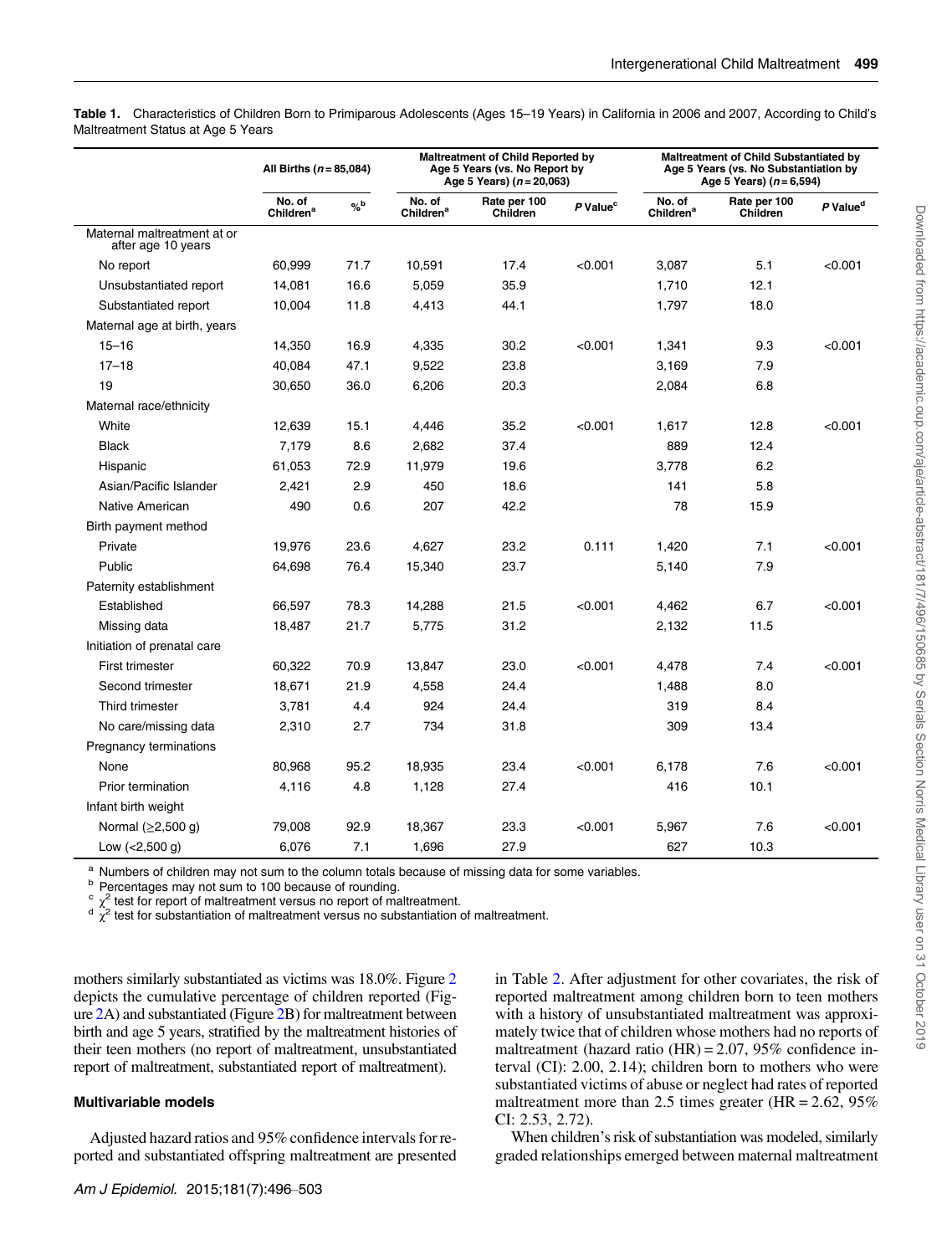<span id="page-4-0"></span>

Figure 2. Cumulative percentages of children born to primiparous teenage mothers (ages 15-19 years) in California in 2006 or 2007 who were reported (A) and substantiated (B) for maltreatment before age 5 years, according to maternal history of maltreatment. Dotted line, no reported maternal maltreatment; dotted-and-dashed line, unsubstantiated report of maternal maltreatment; solid line, substantiated report of maternal maltreatment.

and offspring abuse or neglect. The rate of substantiation among children born to mothers with an unsubstantiated report of maltreatment was more than twice that of children whose mothers had no CPS contact (HR = 2.19, 95% CI: 2.06, 2.33). Among children born to mothers substantiated as victims, the rate of substantiation was 3 times as great (HR = 3.19, 95% CI: 3.00, 3.39).

Several significant bivariate associations between other covariates and the rates at which children were reported and substantiated for maltreatment continued to emerge in the adjusted models. Younger maternal age at birth was associated with a significantly increased rate of maltreatment. Relative to children born to White teen mothers and after adjustment for other factors, lower rates of reported and substantiated maltreatment were observed for children born to Black, Hispanic, and Asian/Pacific Islander teens. Consistent with the distributional characteristics presented in Table [1,](#page-3-0) heightened rates of reported and substantiated maltreatment emerged in our multivariable models for children whose mothers started prenatal care late or not at all, children whose mothers had a prior pregnancy termination, children with no paternity established at birth, and children with low birth weight.

# **DISCUSSION**

This population-level study documented significantly heightened rates of reported and substantiated maltreatment among children born to teen mothers with a history of CPS involvement at or after age 10 years and before conception. A maternal history of unsubstantiated or substantiated maltreatment emerged as the strongest predictor of both reported and substantiated offspring maltreatment by age 5 years, even after adjustment for other sociodemographic risk factors. Although our findings are largely consistent with earlier research, this study was methodologically unique, overcoming many limitations noted in reviews of the intergenerational literature ([22,](#page-7-0) [23\)](#page-7-0).

#### **Strengths**

First, to our knowledge, this is the only study that has provided a population-level estimate of maltreatment across generations ([22,](#page-7-0) [23](#page-7-0)). Our findings document that more than 1 in 4 California teens who gave birth for the first time in 2006 or 2007 had earlier been reported to CPS as a victim of abuse or neglect at or after age 10 years and before becoming pregnant. Among teen mothers with unsubstantiated reports, 35.9% of their children were reported to have been maltreated and 12.1% were substantiated as victims. The corresponding rates for teen mothers with a substantiated report were even higher, at 44.1% and 18.0%, respectively.

Second, this is the only study to have prospectively modeled intergenerational maltreatment dynamics specific to teen mothers. Prior research suggested that young maternal age is an important mediator of offspring maltreatment risk ([16](#page-7-0), [36\)](#page-7-0), and at least 1 intergenerational study found that maternal maltreatment starting or continuing into adolescence was a significant risk factor for next-generation maltreatment (whereas maltreatment in early childhood was not)  $(21)$  $(21)$ .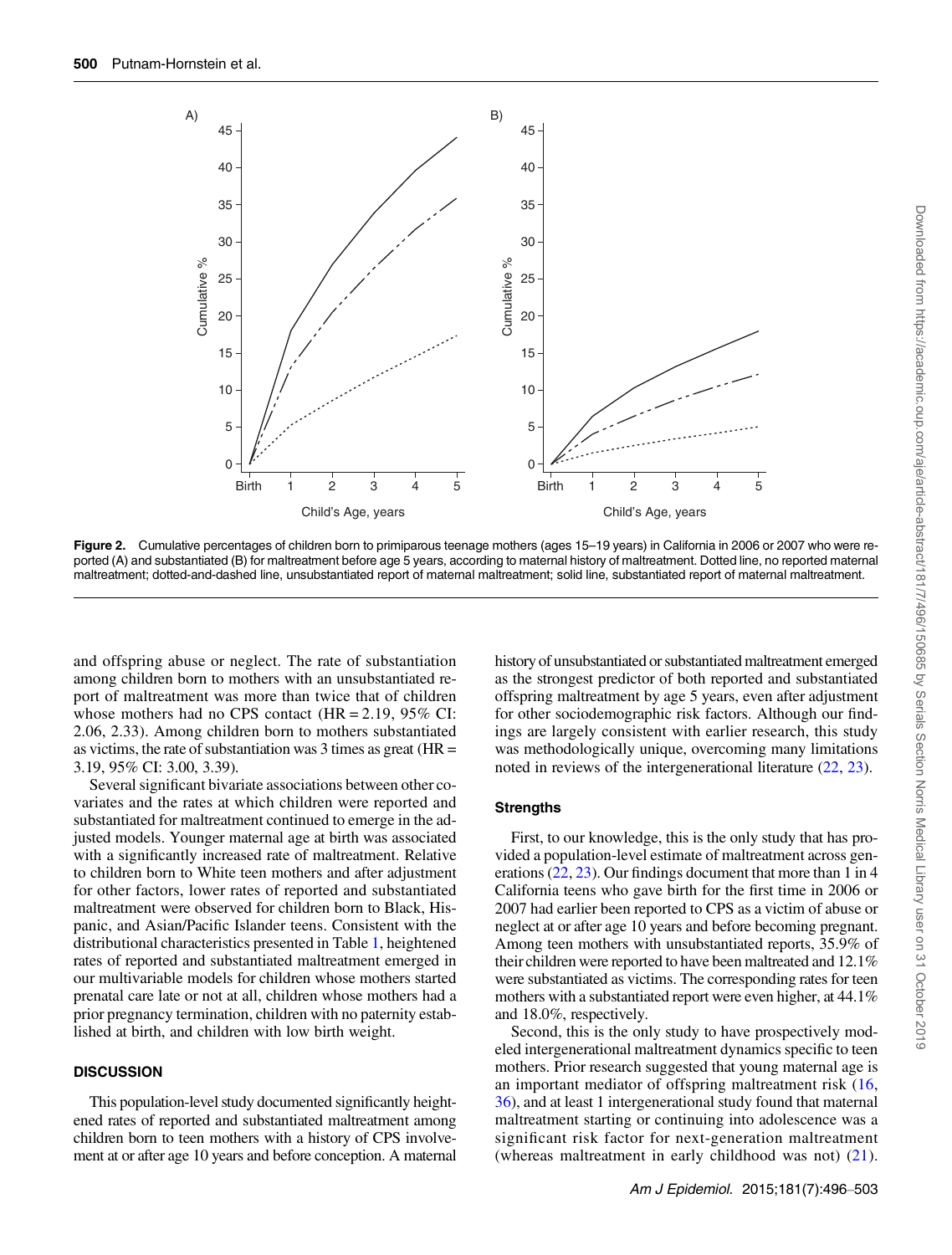|                                                   | <b>Maltreatment of Child Reported</b><br>(vs. No Report by<br>Age 5 Years) |            | <b>Maltreatment of Child Substantiated</b><br>(vs. No Substantiation by<br>Age 5 Years) |            |  |
|---------------------------------------------------|----------------------------------------------------------------------------|------------|-----------------------------------------------------------------------------------------|------------|--|
|                                                   | Adjusted HR <sup>a</sup>                                                   | 95% CI     | Adjusted HR <sup>a</sup>                                                                | 95% CI     |  |
| Maternal maltreatment at or<br>after age 10 years |                                                                            |            |                                                                                         |            |  |
| No report                                         | 1.00                                                                       | Referent   | 1.00                                                                                    | Referent   |  |
| Unsubstantiated report                            | 2.07 <sup>b</sup>                                                          | 2.00, 2.14 | $2.19^{b}$                                                                              | 2.06, 2.33 |  |
| Substantiated report                              | 2.62 <sup>b</sup>                                                          | 2.53, 2.72 | 3.19 <sup>b</sup>                                                                       | 3.00, 3.39 |  |
| Maternal age at birth, years                      |                                                                            |            |                                                                                         |            |  |
| $15 - 16$                                         | $1.57^{b}$                                                                 | 1.51, 1.64 | 1.29 <sup>b</sup>                                                                       | 1.20, 1.39 |  |
| $17 - 18$                                         | $1.18^{b}$                                                                 | 1.14, 1.22 | $1.13^{b}$                                                                              | 1.07, 1.20 |  |
| 19                                                | 1.00                                                                       | Referent   | 1.00                                                                                    | Referent   |  |
| Maternal race/ethnicity                           |                                                                            |            |                                                                                         |            |  |
| White                                             | 1.00                                                                       | Referent   | 1.00                                                                                    | Referent   |  |
| <b>Black</b>                                      | 0.90 <sup>b</sup>                                                          | 0.86, 0.95 | 0.78 <sup>b</sup>                                                                       | 0.72, 0.85 |  |
| Hispanic                                          | $0.53^{b}$                                                                 | 0.52, 0.55 | 0.53 <sup>b</sup>                                                                       | 0.50, 0.57 |  |
| Asian/Pacific Islander                            | 0.51 <sup>b</sup>                                                          | 0.47, 0.57 | 0.50 <sup>b</sup>                                                                       | 0.42, 0.60 |  |
| Native American                                   | 1.06                                                                       | 0.93, 1.22 | 1.06                                                                                    | 0.84, 1.33 |  |
| Birth payment method                              |                                                                            |            |                                                                                         |            |  |
| Private                                           | 1.00                                                                       | Referent   | 1.00                                                                                    | Referent   |  |
| Public                                            | $1.11^{b}$                                                                 | 1.07, 1.15 | $1.18^{b}$                                                                              | 1.12, 1.26 |  |
| Paternity establishment                           |                                                                            |            |                                                                                         |            |  |
| Established                                       | 1.00                                                                       | Referent   | 1.00                                                                                    | Referent   |  |
| Missing data                                      | 1.33 <sup>b</sup>                                                          | 1.29, 1.37 | 1.49 <sup>b</sup>                                                                       | 1.41, 1.57 |  |
| Initiation of prenatal care                       |                                                                            |            |                                                                                         |            |  |
| <b>First trimester</b>                            | 1.00                                                                       | Referent   | 1.00                                                                                    | Referent   |  |
| Second trimester                                  | 1.02                                                                       | 0.99, 1.06 | 1.03                                                                                    | 0.97, 1.09 |  |
| Third trimester                                   | 1.03                                                                       | 0.96, 1.10 | 1.10                                                                                    | 0.98, 1.23 |  |
| No care/missing data                              | 1.31 <sup>b</sup>                                                          | 1.21, 1.41 | $1.56^{b}$                                                                              | 1.38, 1.76 |  |
| Pregnancy terminations                            |                                                                            |            |                                                                                         |            |  |
| None                                              | 1.00                                                                       | Referent   | 1.00                                                                                    | Referent   |  |
| Prior termination                                 | 1.13 <sup>b</sup>                                                          | 1.07, 1.21 | 1.22 <sup>b</sup>                                                                       | 1.10, 1.35 |  |
| Infant birth weight                               |                                                                            |            |                                                                                         |            |  |
| Normal $(\geq 2,500 \text{ g})$                   | 1.00                                                                       | Referent   | 1.00                                                                                    | Referent   |  |
| Low $(<2,500 g)$                                  | 1.23 <sup>b</sup>                                                          | 1.17, 1.29 | $1.35^{b}$                                                                              | 1.24, 1.47 |  |

<span id="page-5-0"></span>Table 2. Adjusted Risks of Reported and Substantiated Maltreatment by Age 5 Years Among Children Born to Primiparous Adolescents (Ages 15–19 Years) in California in 2006 and 2007

Abbreviations: CI, confidence interval; HR, hazard ratio.

<sup>a</sup> Adjusted for all other variables in the table.<br> $\frac{b}{P}$  < 0.001.

Further, a large body of research indicates that the onset of parenthood during adolescence is accompanied by a host of near- and longer-term adversities for both mothers and children ([37,](#page-7-0) [38](#page-7-0)). Although our findings cannot be extended to nonadolescent populations, among children born to teen mothers, a maternal history of unsubstantiated or substantiated reports of maltreatment is a strong predictor of children's involvement with CPS during the first 5 years of life.

Third, this is one of just a small number of studies ([14](#page-7-0), [24](#page-7-0)) to have used official CPS records to operationalize maltreatment

for both mothers and children  $(22)$  $(22)$  $(22)$ . Data from the present study indicate that even in a high-risk population of teen mothers, there are significant differences in children's maltreatment risk based on a mother's own history of maltreatment as captured in official CPS data. This is notable because it highlights that data already collected in CPS systems (although an imperfect measure of maternal maltreatment history because not all maltreatment victims are reported to CPS) are useful for differentiating among high-risk births and may provide a means of more strategically targeting prevention services (e.g.,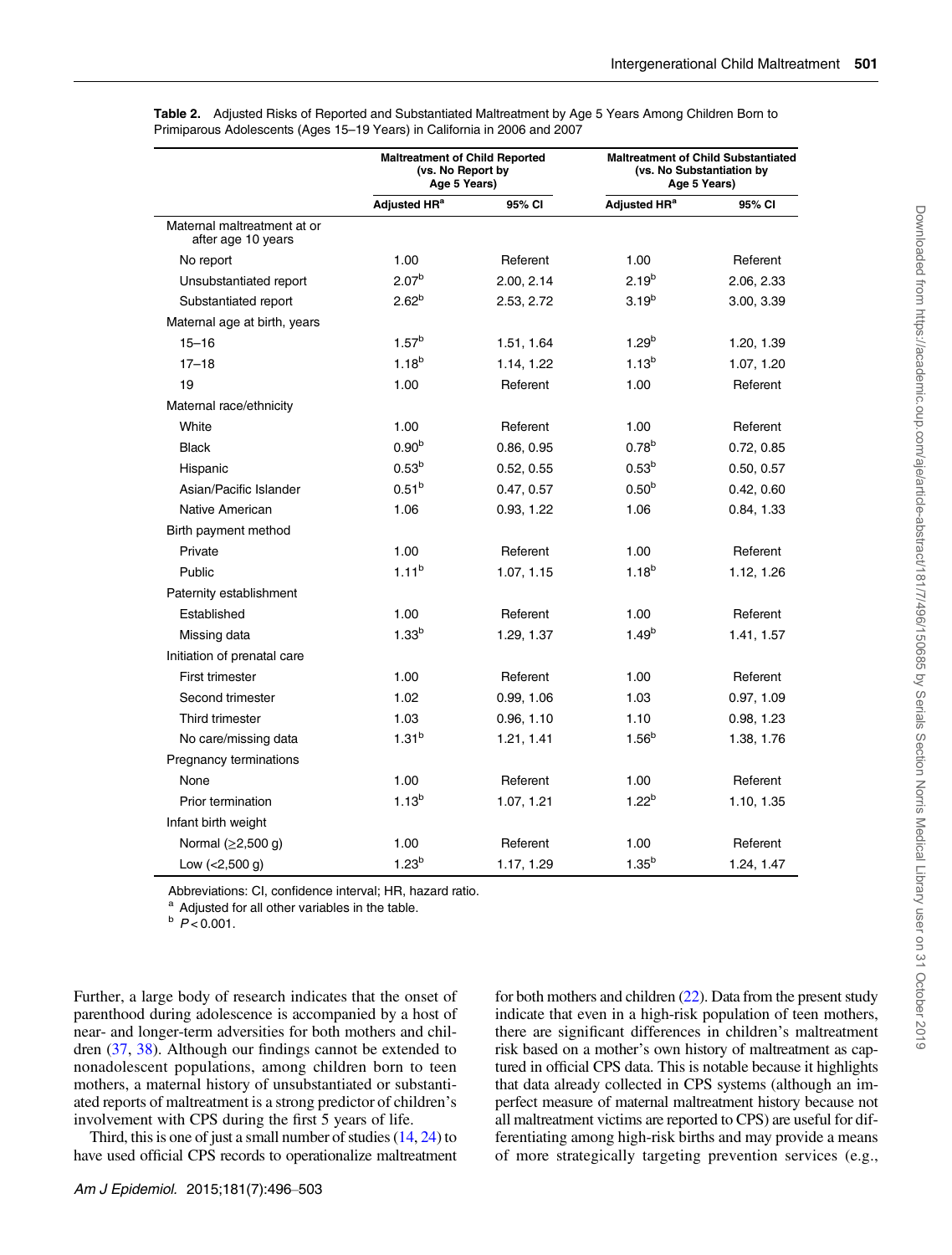<span id="page-6-0"></span>prioritizing maltreated adolescents for home visitation or other parenting support services).

Fourth, although our analysis focused on the relationship between maternal and offspring maltreatment, interesting racial/ethnic findings related to children's maltreatment risk emerged. Specifically, after adjustment for other risk factors, the children of Black teen mothers were significantly less likely than the children of their White counterparts to be reported or substantiated as maltreated by age 5 years. Although this finding is seemingly paradoxical given the well-established Black/White racial disparities in CPS involvement [\(26](#page-7-0)), our findings align with Drake et al.'s [\(39](#page-7-0)) theory of a "differential sorting" of racial groups into poverty and other conditions correlated with maltreatment. Our data suggest that there may be differential selection of Black and White mothers into teen parenthood, with accompanying differences in risk of offspring maltreatment.

Finally, our study extends prior intergenerational work that similarly operationalized child maltreatment using both unsubstantiated and substantiated reports to CPS [\(3](#page-7-0), [19](#page-7-0)). We documented a significantly heightened rate of next-generation maltreatment for children born to teen mothers who had unsubstantiated reports of maltreatment, as well as those who had substantiated reports. Our findings provide yet more empirical support for concluding that a report of maltreatment, even if it is not substantiated, is a meaningful signal of future risk [\(40](#page-7-0)).

# Limitations

Although this large-scale prospective and longitudinal study overcame many methodological shortcomings common to the larger body of intergenerational literature ([22](#page-7-0), [23](#page-7-0)), several limitations pertaining to the generalizability of the findings and the nature of administrative data must be considered. Foremost, our study was restricted to an examination of next-generation abuse or neglect among children born to teen mothers with a recent report of unsubstantiated or substantiated maltreatment (at or after age 10 years). A large body of research documents that young women who enter into parenthood during their teens have a unique profile ([41,](#page-7-0) [42\)](#page-7-0). The relationship between a maternal history of maltreatment and offspring abuse or neglect may manifest very differently among women with a delayed first birth or less proximate maltreatment exposure (i.e., maltreatment occurring before the age of 10 years). Although attempts were made to control for a range of potential confounders, birth record data provide only crude proxies for socioeconomic status and do not allow us to examine social support context. Given what are likely strong selection factors, attempts to generalize these findings to other populations should be approached cautiously.

Relatedly, our analysis was restricted to an examination of the relationship between maternal maltreatment and children's risk of abuse or neglect before age 5 years. At the time data were linked, administrative CPS records for children born in 2006 and 2007 were available only through 2012, so our observations of these children through older ages were censored. Although we examined maltreatment during the period in which risk of abuse and neglect is highest [\(26\)](#page-7-0), findings reported in this study cannot be generalized to maltreatment risk during the entirety of childhood.

Additionally, we cannot rule out the possibility of enhanced surveillance for the children of teen mothers with a history of unsubstantiated or substantiated maltreatment. We attempted to address this potential bias by excluding teen mothers who were in the foster care system after conception and by classifying teen mothers only on the basis of CPS reports made before pregnancy. Finally, our data were from a single state; we were unable to account for mothers who were reported to be victims in other states before giving birth in California, or for children born in California and reported to be maltreated elsewhere.

# Conclusion

Increasingly, investments in the prevention of childhood and adolescent maltreatment are recognized as critical to promoting health and well-being throughout the life course. Data from the present study highlight the potential for administrative data sources to be used to stratify high-risk populations for targeted maltreatment prevention and parenting intervention services. Findings also point to the salience of maternal maltreatment to next-generation outcomes among children born to teen mothers. Future research should explore intergenerational dynamics that may operate via maternal exposures to different types of maltreatment (e.g., neglect, physical abuse, sexual abuse)  $(18)$  and examine mediating pathways between maternal maltreatment and abuse or neglect in the next generation (e.g., substance use) [\(3,](#page-7-0) [19](#page-7-0)).

# ACKNOWLEDGMENTS

Author affiliations: Children's Data Network, School of Social Work, University of Southern California, Los Angeles, California (Emily Putnam-Hornstein, Julie A. Cederbaum, Bryn King, Andrea L. Eastman, Penelope K. Trickett); and California Child Welfare Indicators Project, School of Social Welfare, University of California, Berkeley, Berkeley, California (Emily Putnam-Hornstein, Bryn King).

This work was funded through a grant from the Conrad N. Hilton Foundation to the Children's Data Network (University of Southern California). Ongoing infrastructure support for the Children's Data Network is provided by both First 5 LA and the Conrad N. Hilton Foundation. The California Child Welfare Indicators Project is funded by the California Department of Social Services and the Stuart Foundation.

We thank Barbara Needell at the Child Welfare Indicators Project (University of California, Berkeley) for her thoughtful feedback on this analysis and her assistance in the oversight of data used in this study. We also acknowledge the ongoing partnership of the California Department of Social Services.

Conflict of interest: none declared.

# REFERENCES

- 1. Gilbert R, Widom CS, Browne K, et al. Burden and consequences of child maltreatment in high-income countries. Lancet. 2009;373(9657):68–81.
- 2. Jonson-Reid M, Kohl PL, Drake B. Child and adult outcomes of chronic child maltreatment. Pediatrics. 2012;129(5):839–845.